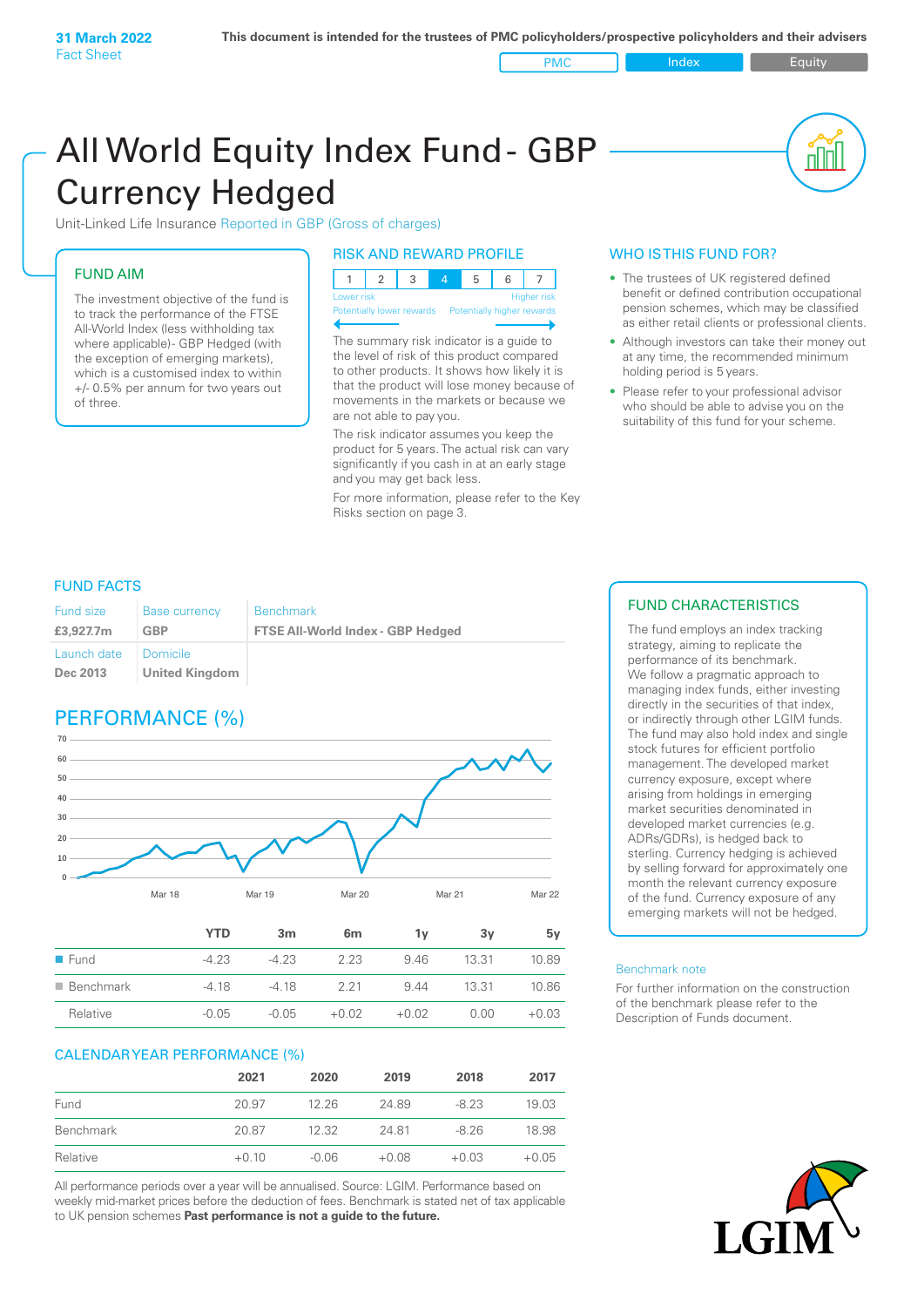# All World Equity Index Fund - GBP Currency Hedged

Unit-Linked Life Insurance Reported in GBP (Gross of charges)

# PORTFOLIO BREAKDOWN

All data source LGIM unless otherwise stated. Totals may not sum due to rounding. In order to minimise transaction costs, the Fund will not always own all the assets that constitute the index and on occasion it will own assets that are not in the index. The number of fund holdings can differ from the index due to corporate events and proxy holdings.



# SECTOR (%)

| ■ Technology               | 22.9 |
|----------------------------|------|
| $\blacksquare$ Financials  | 14.6 |
| ■ Consumer Discretionary   | 14.4 |
| $\blacksquare$ Industrials | 12.6 |
| $\blacksquare$ Health Care | 11.5 |
| ■ Consumer Staples         | 6.2  |
| <b>Energy</b>              | 4.5  |
| ■ Basic Materials          | 42   |
| ■ Telecommunications       | 3.1  |
| $\Box$ Other               | 6.0  |
|                            |      |

# MARKET CAPITALISATION (%) TOP 10 HOLDINGS (%)

| ■ Large            | 81.9 |
|--------------------|------|
| $\blacksquare$ Mid | 18.1 |



| Apple                                     | 4 N            |
|-------------------------------------------|----------------|
| Microsoft                                 | 3.5            |
| Amazon Com                                | 2 <sub>1</sub> |
| Tesla                                     | 13             |
| Alphabet A                                | 13             |
| Alphabet C                                | 12             |
| <b>NVIDIA</b>                             | 1 <sub>0</sub> |
| Meta Platforms A                          | 0 S            |
| Taiwan Semiconductor Manufacturing Co 0.7 |                |
| Unitedhealth Group                        |                |

## REGION (%)

| North America                 | 62.7 |
|-------------------------------|------|
| Europe (ex UK)                | 12.1 |
| <b>World Emerging Markets</b> | 10.0 |
| Japan                         | 62   |
| Asia Pac ex Japan Dev         | 48   |
| UK (World)                    | 4 N  |
| Middle East/Africa Dev        | 02   |
|                               |      |



comprises 25 fund managers, supported by two analysts. Management oversight is provided by the Global Head of Index Funds. The team has average industry experience of 15 years, of which seven years has been at LGIM, and is focused on achieving the equally important objectives of close tracking and maximising returns.